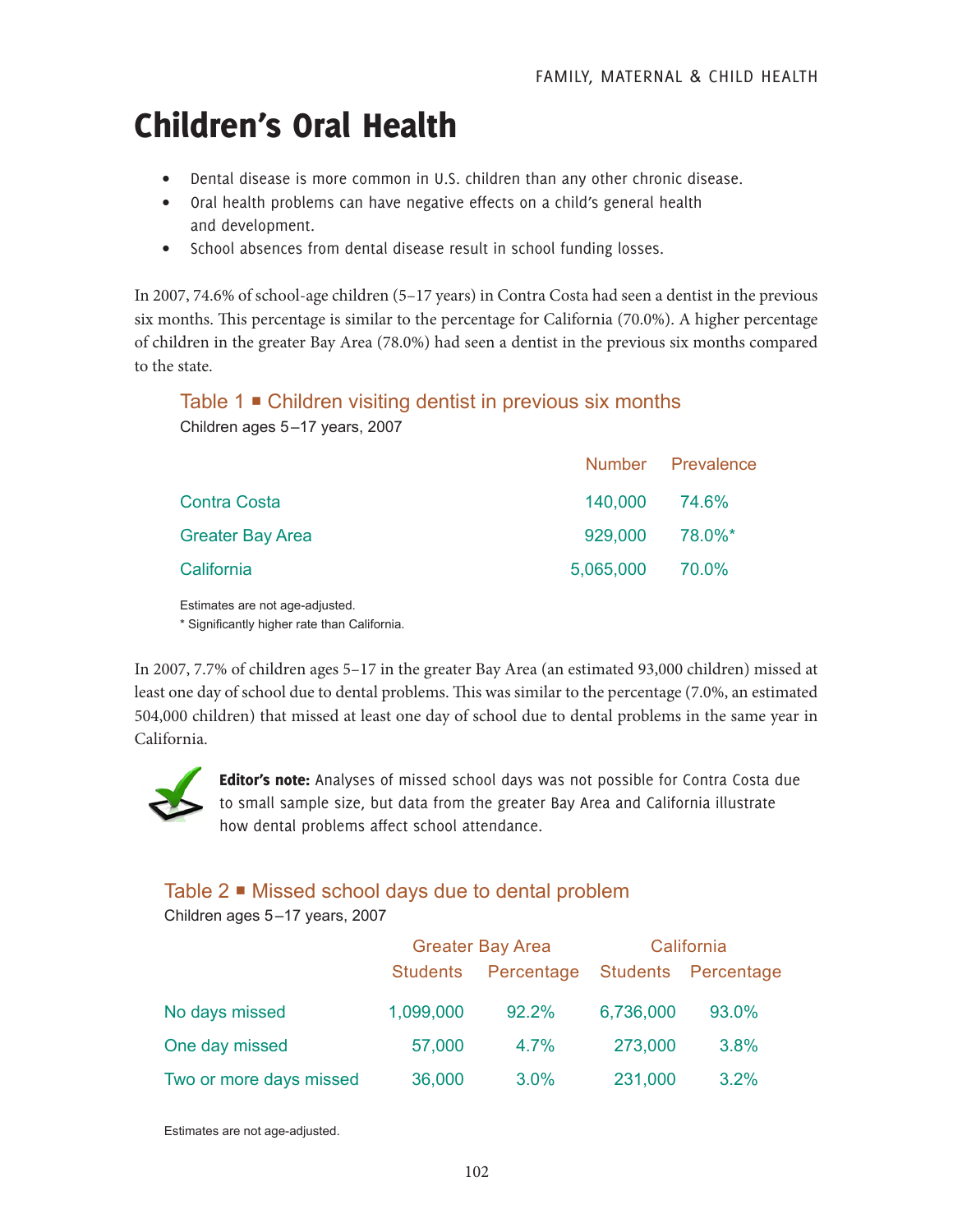# School-Based Oral Health Services

Contra Costa Health Services' Children's Oral Health Program is a primary source of free oral health preventive services in Contra Costa. This program provides school-based services to children prekindergarten through sixth-grade in schools that are located in ZIP codes that have been prioritized based on multiple poor health outcomes, high rates of poverty and low educational attainment and have at least 75% of the student population eligible for the Free and Reduced Lunch Program. In the 2009-2010 school year, the Children's Oral Health Program provided:<sup>1</sup>

- Classroom education to 10,608 school children on oral hygiene and nutrition.
- Oral health assessments and dental resources to 6,607 children in the county.
- Compilation of data collected during the oral health assessments revealed that:
- 78.5% needed routine dental care every six months
- 14.8% needed to see a dentist within two weeks for early dental problems
- 6.7% needed to see a dentist within 24 hours for urgent or chronic visible dental problems (with pain or infection)
- 4,089 sealants were placed on 1,079 children's teeth
- Fluoride varnish was applied to 1,784 children's teeth

Twice the number of children received free fluoride and sealants from Contra Costa Health Services' Children's Oral Health Program in the 2009–2010 school year compared to the 2008–2009 school year.1 This was accomplished by using limited resources to offer these services to new schools rather than those who have been served in recent years.

#### **What is oral health?**

The World Health Organization defines oral health as "a state of being free from chronic mouth and facial pain, oral and throat cancer, oral sores, birth defects such as cleft lip and palate, periodontal (gum) disease, tooth decay and tooth loss, and other diseases and disorders that affect the oral cavity".<sup>2</sup> The two leading dental diseases are caries (tooth decay) and the periodontal diseases (gum disease).<sup>3</sup>

#### **Why is it important?**

Dental disease, including untreated cavities, is more common in U.S. children than any other chronic disease. It is five times more common than asthma and seven times more common than hay fever.<sup>4</sup>

Maintaining good oral health is important because untreated problems can result in painful infections and eventually become serious threats to general health.<sup>5</sup> Healthy teeth in childhood are vital for proper nutrition and speech development and children who suffer from dental pain may have difficulty concentrating in school. Promotion of good oral health is also a cost effective use of scarce resources. Every dollar spent on preventive care may save as much as \$50 on emergency and restorative treatments.<sup>6</sup>

Between 2009 and 2018, annual spending for dental services in the United States is expected to increase 58%, from \$101.9 billion to \$161.4 billion. Approximately one-third of this money is expected to be spent on dental services for children.<sup>7</sup>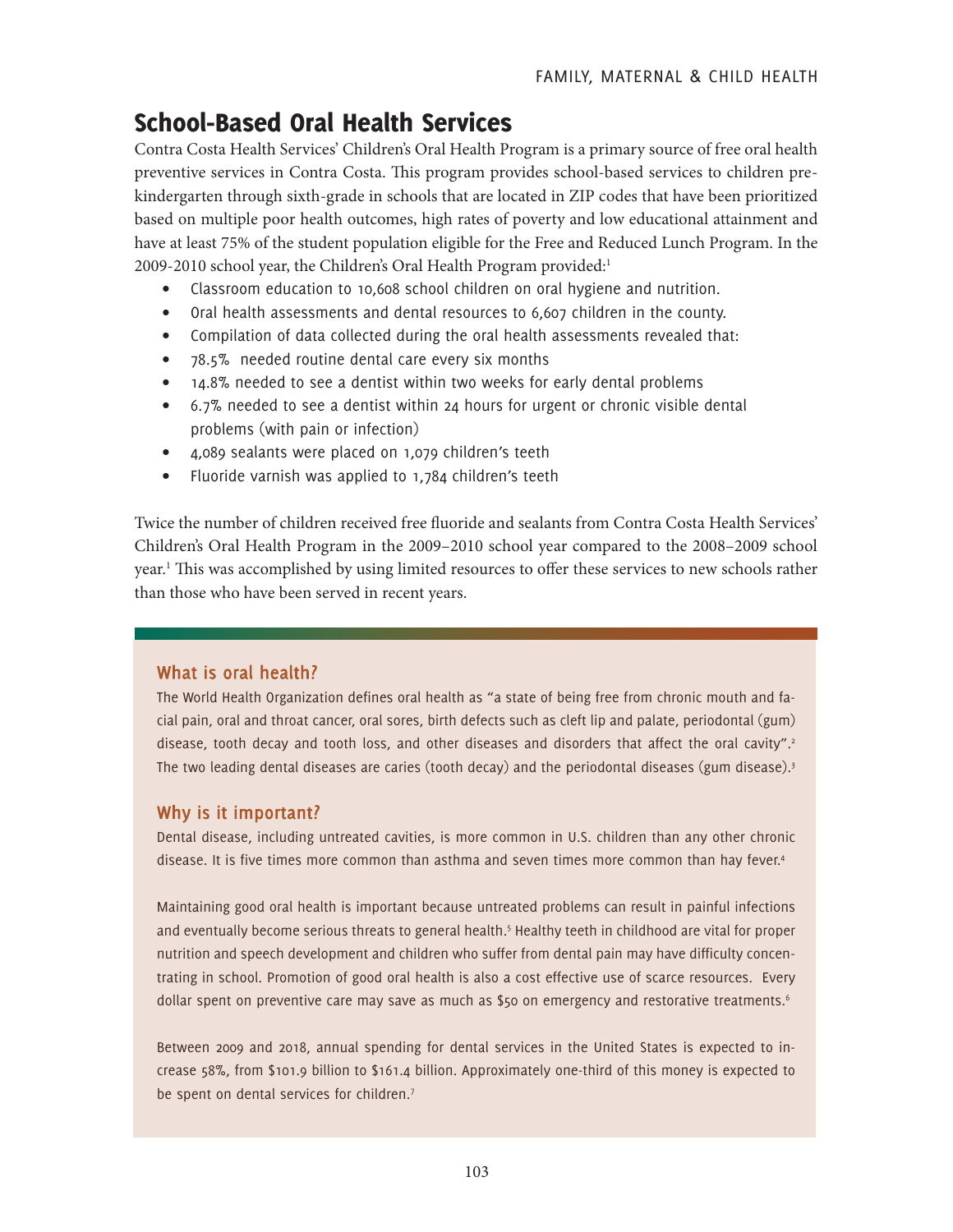Missed school days due to dental disease have implications for California school children, their schools, their parents and the economy. Children who are absent from class miss the opportunity to learn and may fall behind academically. Schools receive funding from the state based on attendance, so when a child misses school as a result of dental disease, the school district suffers financial consequences. Statewide, these absences cost local school districts approximately \$28.8 million.<sup>8</sup> Often, missed school days mean missed workdays for parents who take children for treatment or care for them at home. These missed workdays may result in financial loss for the family and lost productivity for the economy as a whole.

#### **Who does it impact most?**

National data indicates that Mexican-American and non-Hispanic Black children ages 2–11 have more untreated decay and more dental caries in primary teeth compared to their non-Hispanic white counterparts.9 Similarly, the rate of untreated decay and dental caries in primary teeth is higher for children ages 2–11 living below 100% or between 100% and 200% of the federal poverty level than for their counterparts living above 200% of federal poverty level.9

#### **What can we do about it?**

Placement of dental sealants and application of fluoride varnish have been found to be effective in preventing dental decay and caries.10,11 School-based oral health services can target these services to populations of greatest need and provide them at no cost to the child. One policy benchmark listed the placement of sealants and fluoride in high-risk schools as a cost effective way to help prevent problems from occurring.<sup>7</sup>

School-based programs can help clients increase access to care and apply for benefits. They may also refer clients to community providers. In order for this referral system to be effective, however, there must be an adequate number of community providers willing and able to treat low-income children. Changes to Denti-Cal and Healthy Families that increase reimbursement rates and decrease administrative burdens would provide a needed incentive for more providers to offer services to this underserved population.

#### Data Sources: Children's Oral Health

#### **TABLES**

Tables 1–2: California Health Interview Survey (CHIS) 2007; retrieved 8/20/2010 from http://www.chis.ucla.edu. Greater Bay Area data includes the following counties: Alameda, Contra Costa, Marin, Napa, San Francisco, San Mateo, Santa Clara, Solano and Sonoma.

#### **TEXT**

- 1. Internal Program Data. Children's Oral Health Program, Contra Costa Health Services.
- 2. World Health Organization (WHO). Definition of oral health. Retrieved 8/20/2010 from http://www.who.int/topics/oral\_health/en/
- 3. National Institute of Dental and Craniofacial Research (NIDCR), National Institute of Health. Improving the Nation's Oral Health, retrieved 8/20/2010 from http://www.nidcr.nih.gov/DataStatistics/SurgeonGeneral/sgr/chap1.htm